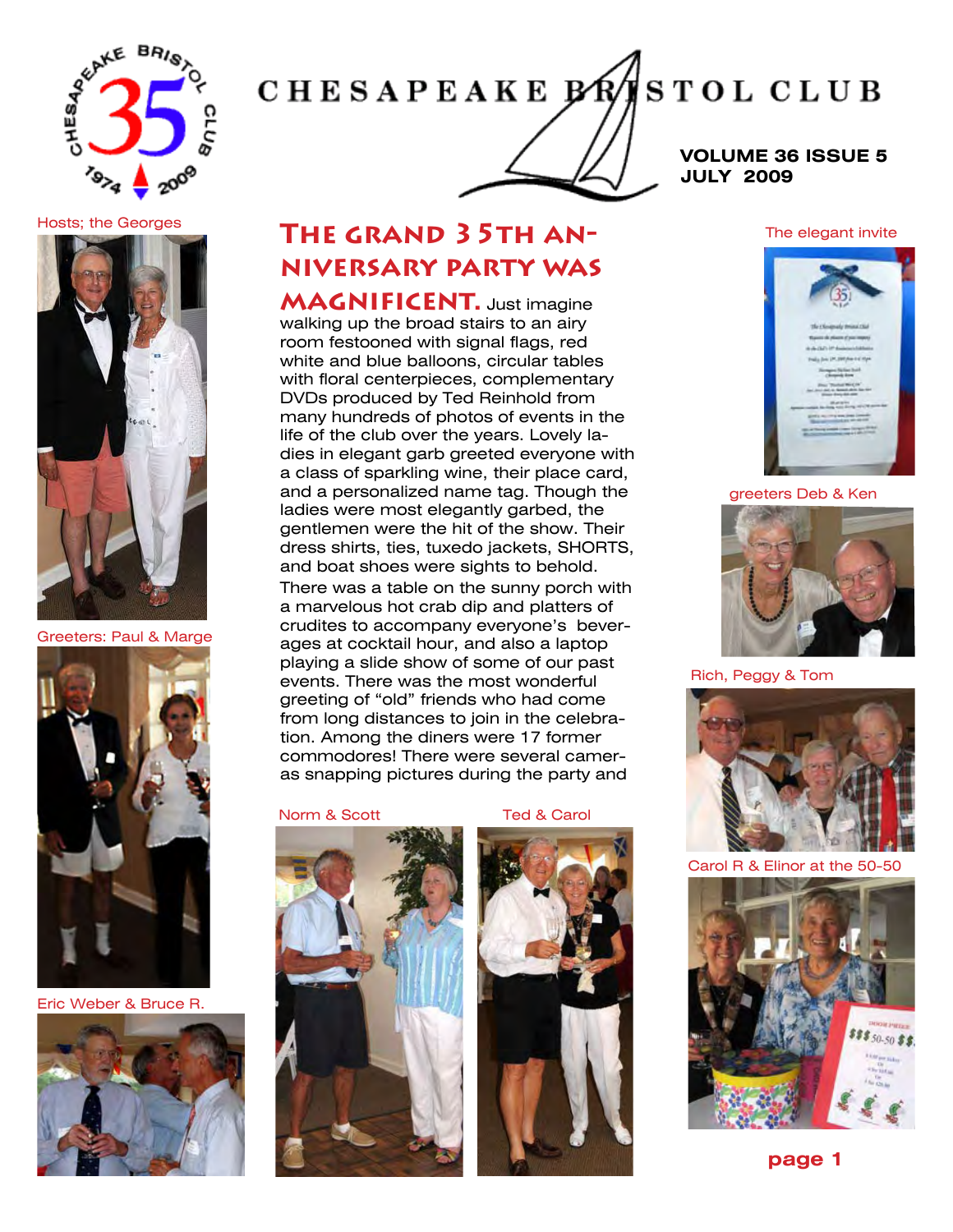

Anne & Carol P. snacking Y'll try to put lots of them in this newsletter. You chatting with Pat Dickieson will recognize a lot of folks you haven't seen for ages. They haven't changed a bit... just perhaps a bit grayer.

> We were all called to supper by our commodore, and were served a delicious baby spinach salad to start, and later a plate with Caribbean fare. The dessert was a slice of the fantastic cake that had been displayed as we entered, a huge rectangle of chocolate with white icing and our 35th symbol reproduced in the center. It was a good as it looked!

> Dick Boecker gave us a brief history of the founding of the CBC, and it's early years. Dick Boecker,John McLaughlin, and Tom Outerbridge were the only "plank" members there. Norm Bogarde introduced all of the former Commodores

Party Scene



The McCabes, Val Taliaferro and Jeff & Carolyn Serfass



Louise, Rebecca & Marcia



Doc & Carol Johnson Hunter & Shirley





there, to much hilarity and applause, and also told us aboutsome of the really active members of our "olden days". Bruce Raymond enumerated the saga of getting SOUTHERN GIRL (a non-Bristol) and himself into the Bristol Club. And now look at us! Mickey Doran and Shirley Kennard each received a lovely gift for producing the 35th symbol for our anniversary year. Not only is it on polo shirts and hats, but even on the balloons decorating the dining room.

nal investment and gave all his winnings back May Wells Tom Adensam won the 50-50 raffle and, with great generosity, pocketed only his origito the Club! Whatta guy!

Janet, our Commodore, and #1 advisor Bruce did a fantastic job of organizing and setting up the party and they had lots of willing volunteers pitching in to make it such a great success. CBC is really a neat outfit!

There were ten-CBC boats in the marina alongside the Presidential dining room and a

"land yacht" belonging to Eric and Nancy Weber in the parking lot out front. (Their two tiny doxies were along for the trip.) WHIPPERSNAPPER,

DARK STAR, BRISTOL CREAM III, BROAD AR-ROW, MERIDIAN, FREEFLIGHT,TARWATHIE, CERULEAN, SEA SCAPE, and ACOMES sailed in. The Mellingtons hosted the Careys for the night and the Heidels bunked in with the Raymonds. The two Boecker families shared a motel room so they would be there for the morning breakfast.















Margaret & Peter



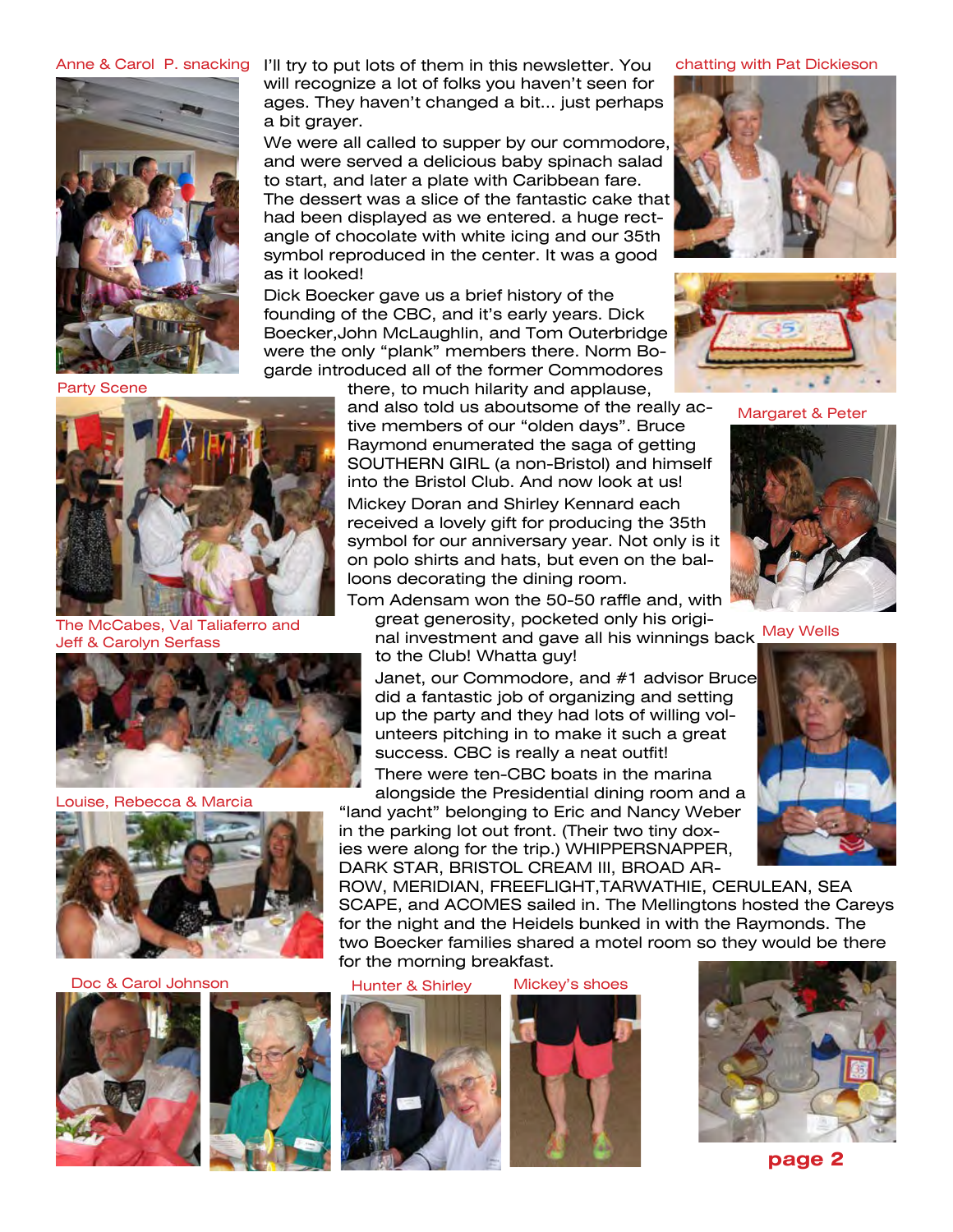

OUR COMMODORES: Front row from the left: Deb Coons, Joe Heidel, Louise Mellington, Nancy Weber, Logan Hottle, Janet George. Back row from the left: Ted Reinhod,Mike Nathans, Marcia Goldstein-Nathans, Warren Johnson, Tom Finnin, Tom Carey, Joel Gross, Bruce Raymond, Jeff Serfass, Dick Boecker, Will Hottle.

OUR VERY OWN CHORUS LINE: Look at those gams !

I'm certain the party would have gone on til the wee hours if we weren't limited to a certaian departure time. We had a marvelous time and the folks who stayed aboard got a bit of shuteye before ;joining the breakfast on the lawn hosted by the Maddens. As you can see from the pictures of the party that it was another great event!

The pictures of the breakfast will be in your next issue.



**THE GUEST LIST (those in red are former members)**

**Tom & Elinor Adensam--Peter Bittner & Marty Keegan--Dick Boecker Jr. & Natalie Boecker--Dick & Ruth Boecker--Norm & Sandra Bogarde--David & Rebecca Burka--Tom & Peggy Carey--Prue Clendinning & Bob Clopp--Ken & Deb Coons--Cary Dickieson Jr.& Siobhan Roche--Pat Dickieson--Mickey & Scott Doran--Tom Finnin--Fred & Jan Flower--Bruce & Janet George-- Albert & Dagmar Gipe--Mike Nathans & Marcia Goldstein-Nathans--Joel Gross--Joe & Jay Heidel--Will & Logan Hottle--Warren & Carol Johnson- -Paul & Marge Kavanaugh--Hunter & Shirley Kennard--Peter & Margaret Madden--Frank & Nancy McCabe--John & Mary Ann McLaughlin--Mal & Louise Mellington--Tom & Michelle Outerbridge--Noel & Carol Patterson-- Bruce & Jane Raymond--Ted & Carol Reinhold--Dick & Anne Segermark-- Jeff & Carolyn Serfass--Val & Jane Taliaferro--Dennis & Dianne Thrasher-- Tom & Nancy Trump--Eric & Nancy Weber--Dick & May Wells**